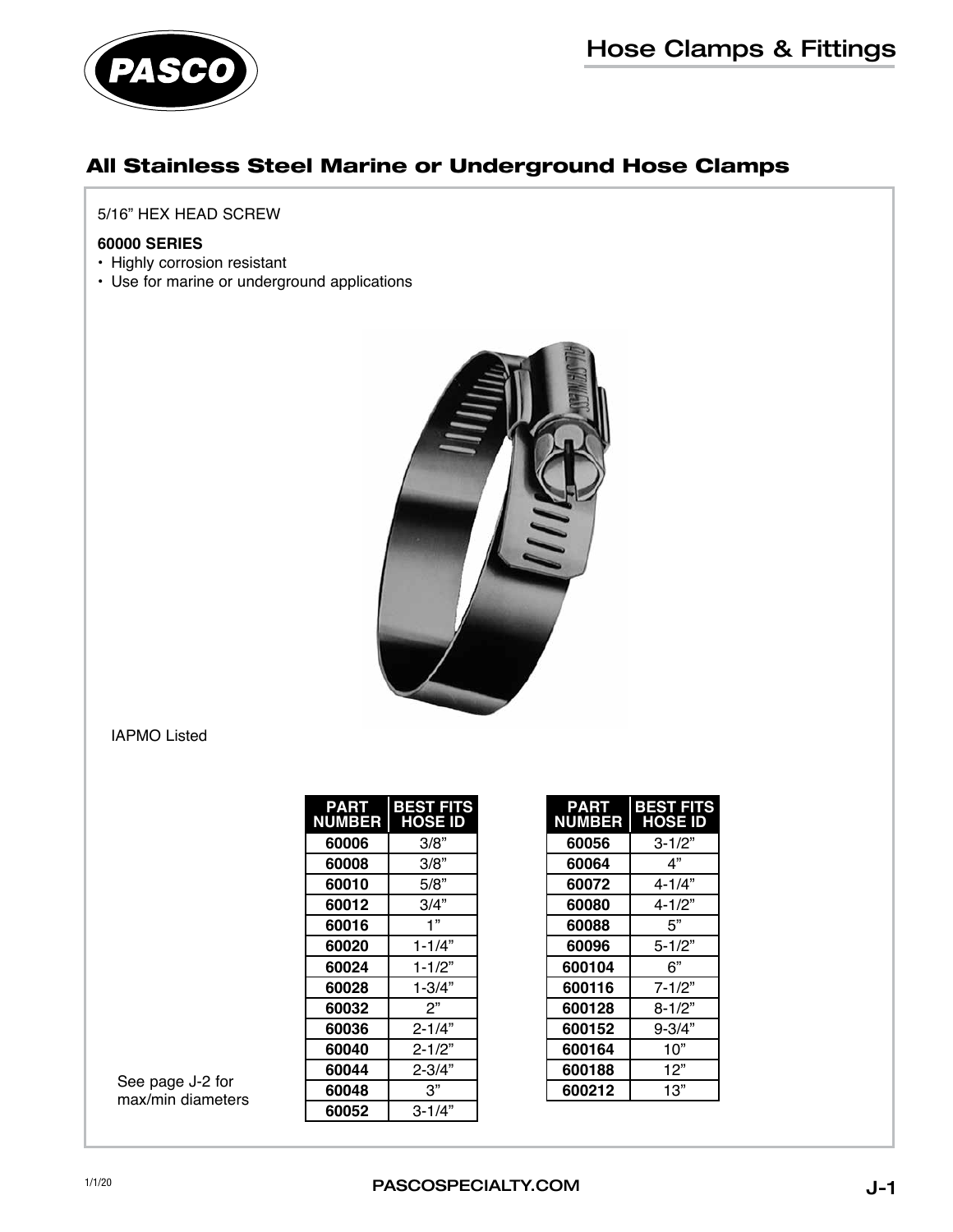

### Miniature Clamps

#### 1/4" HEX HEAD SCREW

#### **60M00 SERIES**

• Marine grade, 100% stainless steel. Screw - 305 stainless. Band 300 series stainless. Housing 300 series stainless.



| <b>PART</b><br><b>NUMBER</b> | <b>BEST FITS</b><br>  HOSE ID |
|------------------------------|-------------------------------|
| 60M04                        | 1/4"                          |
| 60M05                        | 3/8"                          |
| 60M06                        | 1/2"                          |

## Standard Hose Clamp Diameters

All manufacturers of hose clamps use the last two or three digits of their part number to indicate the size of that clamp. Although published diameter ranges may vary, the last digits remain constant and can be used to determine the size of any hose clamp.

| LAST DIG<br>OF # | MINIMUM<br><b>INCHES</b> | <b>MAXINUM</b><br><b>INCHES</b> |
|------------------|--------------------------|---------------------------------|
| 06               | 7/16"                    | 25/32"                          |
| 08               | 1/2"                     | 29/32"                          |
| 10               | 9/16"                    | $1 - 1/16"$                     |
| 12               | 11/16"                   | $1 - 1/14"$                     |
| 16               | 13/16"                   | $1 - 1/2"$                      |
| 20               | 13/16"                   | $1 - 3/4"$                      |
| 24               | $1 - 1/16"$              | 2"                              |
| 28               | $1 - 5/16"$              | $2 - 1/4"$                      |
| 32               | $1 - 9/16"$              | $2 - 1/2"$                      |
| 36               | $1 - 13/16"$             | $2 - 3/4"$                      |
| 40               | $2 - 1/6"$               | 3"                              |
| 44               | $2 - 5/16"$              | $3 - 1/4"$                      |
| 48               | $2 - 9/16"$              | $3 - 1/2"$                      |

| <b>LAST DIG</b><br>OF # | <b>MINIMUM</b><br><b>INCHES</b> | MAXINUM<br><b>INCHES</b> |
|-------------------------|---------------------------------|--------------------------|
| 52                      | $2 - 13/16"$                    | $3 - 3/4"$               |
| 56                      | $3 - 1/16"$                     | 4"                       |
| 64                      | $3 - 9/16$ "                    | $4 - 1/2"$               |
| 72                      | $1 - 7/8"$                      | 5"                       |
| 80                      | $2 - 1/2"$                      | $5 - 1/2"$               |
| 88                      | $3 - 1/8"$                      | 6"                       |
| 96                      | $3 - 5/8"$                      | $6 - 1/2"$               |
| 104                     | $4 - 1/4"$                      | 7"                       |

#### **MINI HOSE CLAMP DIAMETERS**

| OF #  | LAST DIG   MINIMUM   MAXINUM<br><b>INCHES</b> | <b>INCHES</b> |
|-------|-----------------------------------------------|---------------|
| 04-05 | 1/4"                                          | 5/8"          |
| 06    | 5/16"                                         | 7/8"          |

### Quick Release

• 5/16" HEX HEAD SCREW

#### **500 SERIES**

• Screw - carbon steel, band 301 series stainless, housing carbon steel

#### **550 SERIES**

- All stainless steel
- Screw 410 stainless, band 301 series stainless, housing 301 series stainless
- Quick installation and quick replacement of clamp. Ideal for filter bags, etc. All stainless steel style can be used to install DWV saddles.

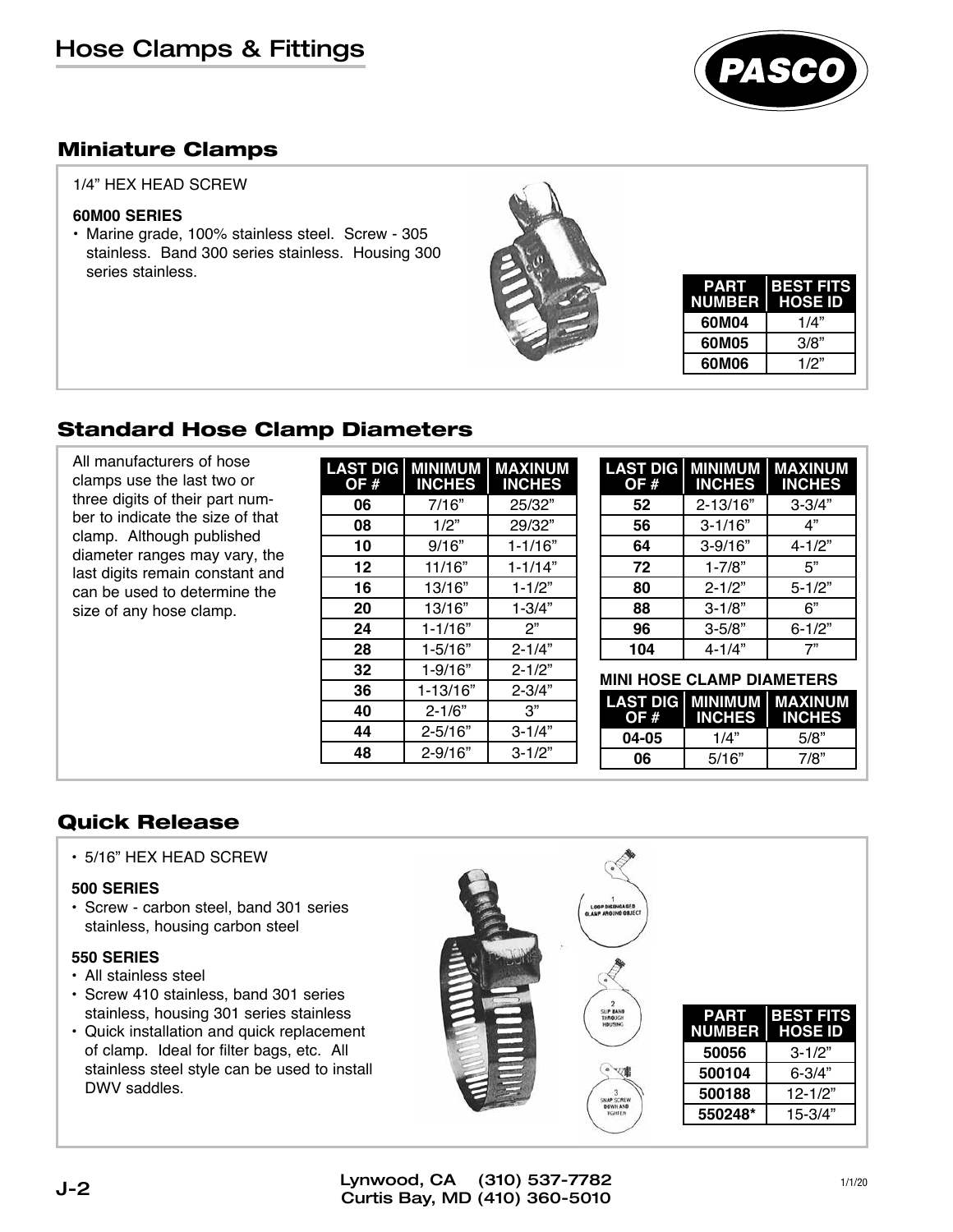

## Red Brass (Bronze) Pipe Fittings

## Compliant  $\mathcal{D}$

AB 1953

Threaded - 125 pound. *PASCO* Cast Bronze Fittings meet ANSI B16.15-1978 Specification for 125 Pound Thread Fittings

## **Couplings**

| <b>PART</b><br><b>NUMBER</b> | <b>SIZE</b> |
|------------------------------|-------------|
| 7100                         | 1/8"        |
| 7101                         | 1/4"        |
| 7102                         | 3/8"        |
| 7103                         | 1/2"        |
| 7104                         | 3/4"        |
| 7105                         | 1"          |
| 7106                         | $1 - 1/4"$  |
| 7107                         | $1 - 1/2"$  |
| 7108                         | 2"          |
|                              |             |

#### 45° Elbows



| <b>PART</b><br><b>NUMBER</b> | <b>SIZE</b> |
|------------------------------|-------------|
| 7175                         | 1/4"        |
| 7176                         | 3/8"        |
| 7177                         | 1/2"        |
| 7178                         | 3/4"        |
| 7179                         | ,,          |
| 7181                         | $1 - 1/2"$  |

## Reduced Couplings



| PART<br><b>NUMBER</b> | <b>SIZE</b>             |
|-----------------------|-------------------------|
| 7118                  | $1/4$ " x $1/8$ "       |
|                       |                         |
| 7119                  | 3/8" x 1/4"             |
| 7120                  | 3/8" x 1/8"             |
| 7123                  | $1/2$ " x $3/8$ "       |
| 7124                  | $1/2$ " x $1/4$ "       |
| 7125                  | $1/2$ " x $1/8$ "       |
| 7126                  | 3/4" x 1/2"             |
| 7127                  | 3/4" x 3/8"             |
| 7128                  | $3/4"$ x $1/4"$         |
| 7129                  | $1" \times 3/4"$        |
| 7130                  | $1 \times 1/2$ "        |
| 7134                  | $1 - 1/4" \times 1"$    |
| 7135                  | $1 - 1/4" \times 3/4"$  |
| 7138                  | $1 - 1/2"$ x $1 - 1/4"$ |
| 7139                  | $1 - 1/2" \times 1"$    |
| 7140                  | 1-1/2" x 3/4""          |
| 7141                  | 1-1/2" x 1/2"           |
| 7142                  | 2" x 1-1/2"             |
| 7143                  | 2" x 1-1/4"             |
| 7144                  | $2"$ x 1"               |
|                       |                         |

## 45° Street Elbows

| <b>PART</b><br><b>NUMBER</b> | <b>SIZE</b> |
|------------------------------|-------------|
| 7190                         | 1/4"        |
| 7192                         | 1/2"        |
| 7193                         | 3/4"        |
| 7195                         | $1 - 1/4"$  |
| 7196                         | $1 - 1/2"$  |

## Unions



| <b>PART</b><br><b>NUMBER</b> | <b>SIZE</b> |
|------------------------------|-------------|
| 7163                         | 1/4"        |
| 7164                         | 3/8"        |
| 7165                         | 1/2"        |
| 7166                         | 3/4"        |
| 7167                         | 1"          |
| 7168                         | $1 - 1/4"$  |
| 7169                         | $1 - 1/2"$  |
| 7170                         | 2"          |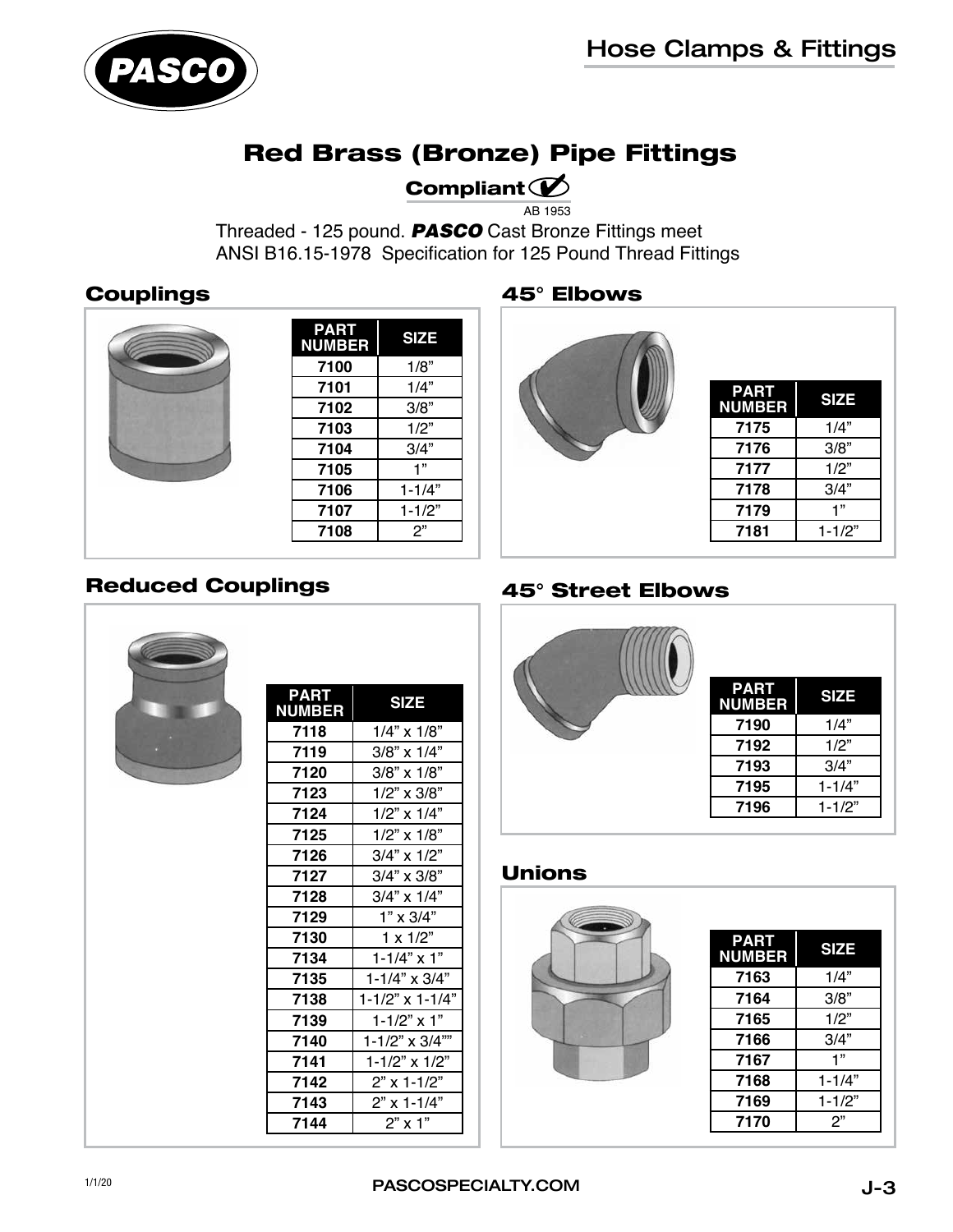

# Red Brass (Bronze) Pipe Fittings

## Compliant  $\mathcal D$

AB 1953

Threaded - 125 pound. *PASCO* Cast Bronze Fittings meet ANSI B16.15-1978 Specification for 125 Pound Thread Fittings

| <b>PART</b><br><b>NUMBER</b> | <b>SIZE</b> |
|------------------------------|-------------|
| 7204                         | 1/8"        |
| 7205                         | 1/4"        |
| 7206                         | 3/8"        |
| 7207                         | 1/2"        |
| 7208                         | 3/4"        |
| 7209                         | 1"          |
| 7210                         | $1 - 1/4"$  |
| 7211                         | $1 - 1/2"$  |
| 7212                         | 2"          |

### 90° Elbows 90° Street Elbows



| <b>PART</b><br><b>SIZE</b><br><b>NUMBER</b><br>1/4"<br>7248<br>3/8"<br>7249<br>1/2"<br>7250<br>7251<br>3/4"<br>1"<br>7252<br>$1 - 1/4"$<br>7253<br>7254<br>$1 - 1/2"$ |      |    |
|-----------------------------------------------------------------------------------------------------------------------------------------------------------------------|------|----|
|                                                                                                                                                                       |      |    |
|                                                                                                                                                                       |      |    |
|                                                                                                                                                                       |      |    |
|                                                                                                                                                                       |      |    |
|                                                                                                                                                                       |      |    |
|                                                                                                                                                                       |      |    |
|                                                                                                                                                                       |      |    |
|                                                                                                                                                                       |      |    |
|                                                                                                                                                                       | 7255 | 2" |

## 90° Reducing Elbows Extension Pieces





#### Tees



| <b>PART</b><br><b>NUMBER</b> | <b>SIZE</b> |
|------------------------------|-------------|
| 7259                         | 1/8"        |
| 7260                         | 1/4"        |
| 7261                         | 3/8"        |
| 7262                         | 1/2"        |
| 7263                         | 3/4"        |
| 7264                         | 1"          |
| 7265                         | $1 - 1/4"$  |
| 7266                         | $1 - 1/2"$  |
| 7267                         | 2"          |

## Reducing Tees

| <b>PART</b><br><b>NUMBER</b> | <b>SIZE</b>                         |
|------------------------------|-------------------------------------|
| 7292                         | $1/2$ " x $1/2$ " x $3/4$ "         |
| 7293                         | $1/2$ " x $1/2$ " x $3/8$ "         |
| 7294                         | $1/2$ " x $1/2$ " x $1/4$ "         |
| 7303                         | $3/4$ " x $3/4$ " x $1/2$ "         |
| 7307                         | $3/4$ " x $1/2$ " x $3/4$ "         |
| 7308                         | $3/4$ " x $1/2$ " x $1/2$ "         |
| 7315                         | $1"$ x $1"$ x $3/4"$                |
| 7329                         | $1 - 1/4$ " x $1 - 1/4$ " x $3/4$ " |
| 7343                         | $1 - 1/2$ " x $1 - 1/2$ " x $1$ "   |
| 7345                         | 1-1/2" x 1-1/2" x 1/2"              |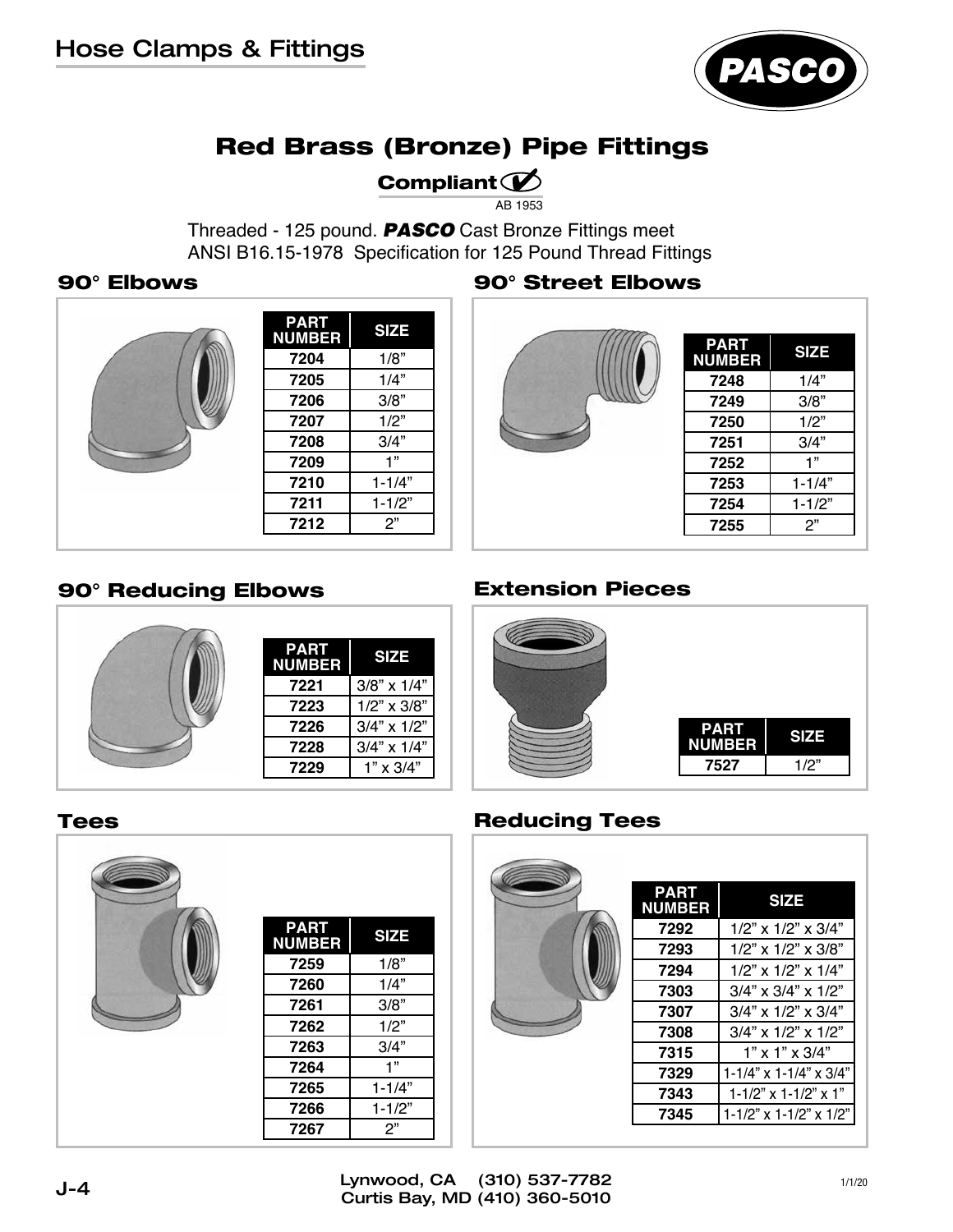

## Red Brass (Bronze) Pipe Fittings

## Compliant  $\mathcal D$

AB 1953

Threaded - 125 pound. *PASCO* Cast Bronze Fittings meet ANSI B16.15-1978 Specification for 125 Pound Thread Fittings



Drop Ear Elbow

| <b>PART</b><br><b>NUMBER</b> | <b>SIZE</b> |
|------------------------------|-------------|
| 7404                         | 1/8"        |
| 7405                         | 1/4"        |
| 7406                         | 3/8"        |
| 7407                         | 1/2"        |
| 7408                         | 3/4"        |
| 7409                         | 1"          |
| 7410                         | $1 - 1/4"$  |
| 7411                         | $1 - 1/2"$  |
| 7412                         | 2"          |
|                              |             |

1/2" CWT x 1/2" FPT

**PART NUMBER** 

#### Caps **Square Head Plugs**



| <b>PART</b><br><b>NUMBER</b> | <b>SIZE</b> |
|------------------------------|-------------|
| 7420                         | 1/8"        |
| 7421                         | 1/4"        |
| 7422                         | 3/8"        |
| 7423                         | 1/2"        |
| 7424                         | 3/4"        |
| 7425                         | 1"          |
| 7426                         | $1 - 1/4"$  |
| 7427                         | $1 - 1/2"$  |
| 7428                         | 2"          |

### Hex Bushings



| <b>PART</b><br><b>NUMBER</b> | <b>SIZE</b>               |
|------------------------------|---------------------------|
| 7436                         | $1/4$ " x $1/8$ "         |
| 7437                         | 3/8" x 1/4"               |
| 7439                         | 1/2" x 3/8"               |
| 7440                         | $1/2$ " x $1/4$ "         |
| 7441                         | $1/2$ " x $1/8$ "         |
| 7442                         | $3/4$ " x $1/2$ "         |
| 7443                         | 3/4" x 3/8"               |
| 7444                         | $3/4$ " x $1/4$ "         |
| 7445                         | $3/4$ " x $1/8$ "         |
| 7446                         | $1" \times 3/4"$          |
| 7447                         | $1 \times 1/2$ "          |
| 7448                         | $1 \times 3/8"$           |
| 7449                         | $1" \times 1/4"$          |
| 7451                         | $1 - 1/4" \times 1"$      |
| 7452                         | $1 - 1/4$ " x 3/4"        |
| 7453                         | $1 - 1/4" \times 1/2"$    |
| 7457                         | $1 - 1/2$ " x $1 - 1/4$ " |
| 7458                         | $1 - 1/2$ " x 1"          |
| 7459                         | 1-1/2" x 3/4"             |
| 7460                         | 1-1/2" x 1/2"             |
| 7464                         | $2"$ x 1-1/2"             |
| 7465                         | $2"$ x 1-1/4"             |
| 7466                         | $2"$ x 1"                 |
| 7467                         | 2" x 3/4"                 |
| 7468                         | $2"$ x 1/2"               |
| 7473                         | 2-1/2" x 1-1/2"           |

### Locknuts

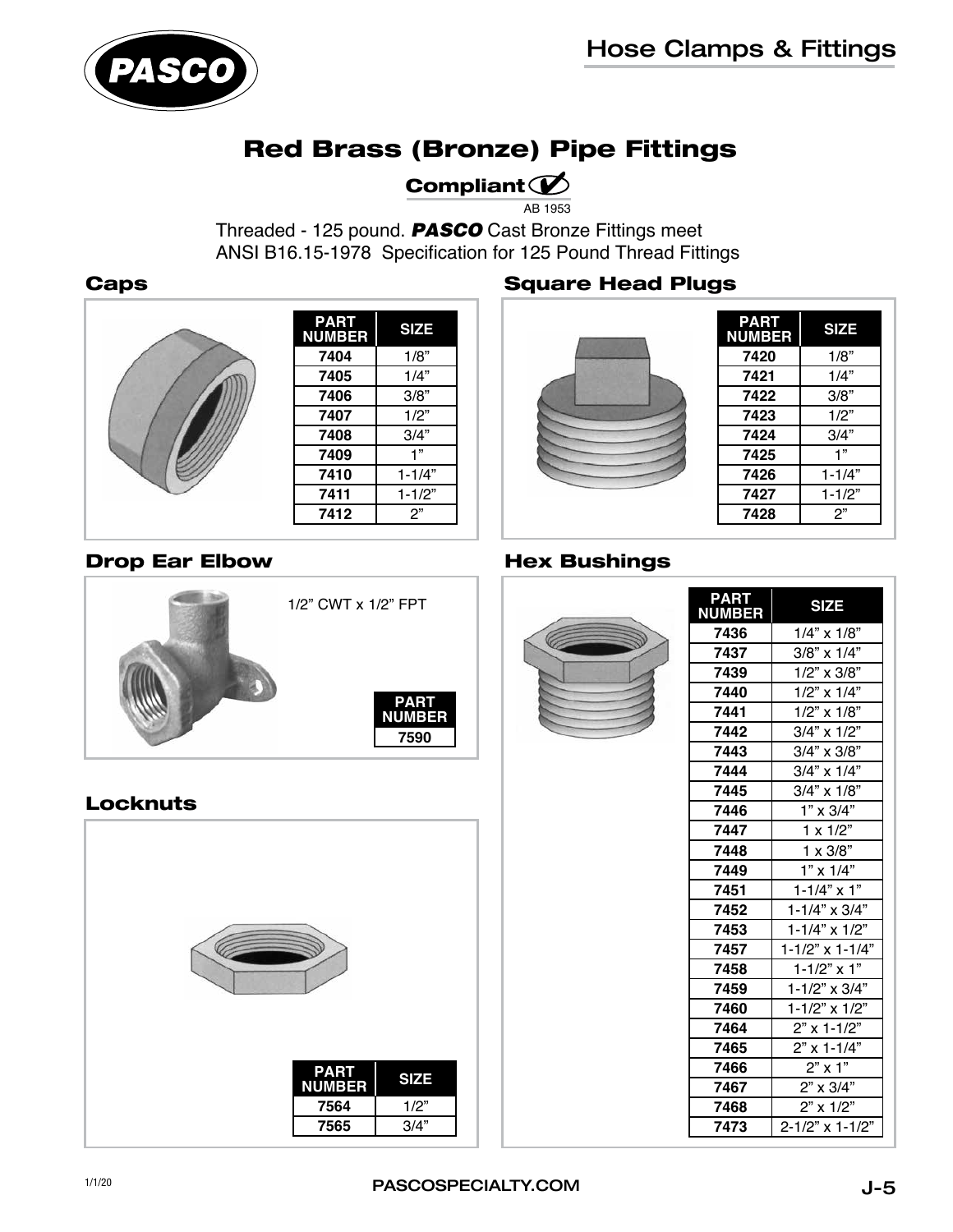

# Chrome Plated Red Brass Fittings

## Compliant  $\mathcal{D}$

AB 1953

Threaded - 125 pound. *PASCO* Cast Bronze Fittings meet ANSI B16.15-1978 Specification for 125 Pound Thread Fittings

## Couplings 90° Elbows





| <b>PART</b><br><b>NUMBER</b> | <b>SIZE</b> |
|------------------------------|-------------|
| 7206-C                       | 3/8"        |
| 7207-C                       | 1/2"        |
| 7208-C                       | 3/4"        |
| 7209-C                       | ,,          |



## Reducing Couplings **80° Reducing Elbows**



### Unions



#### 90° Street Elbows

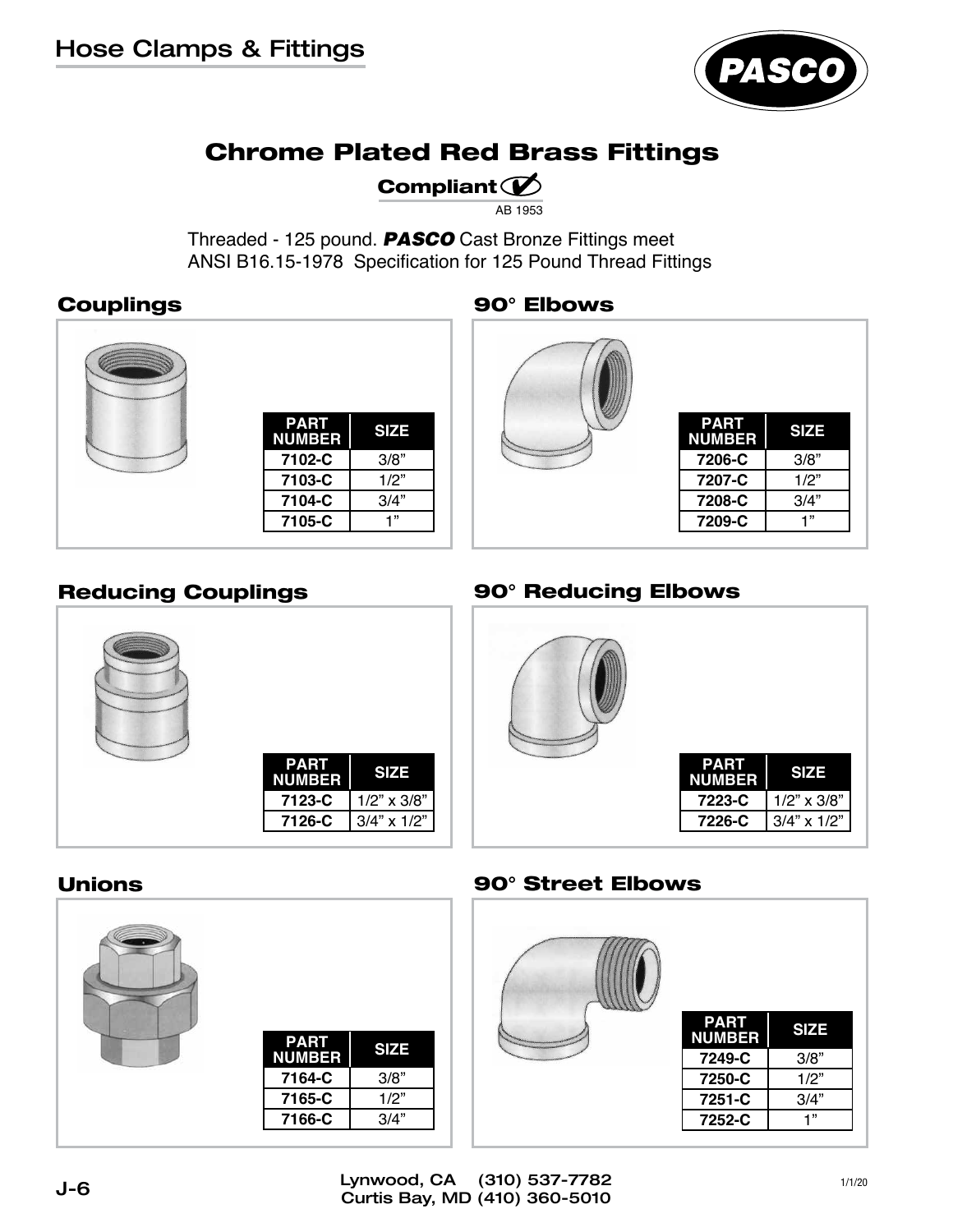

## Chrome Plated Red Brass Fittings

## Compliant  $\mathcal{D}$

AB 1953

Threaded - 125 pound. *PASCO* Cast Bronze Fittings meet ANSI B16.15-1978 Specification for 125 Pound Thread Fittings

#### 45° Elbows Tees





### 45° Street Elbows Caps





#### Plugs



## Hex Bushings

| <b>PART</b><br><b>NUMBER</b> | <b>SIZE</b>       |
|------------------------------|-------------------|
| 7437-C                       | 3/8" x 1/4"       |
| 7439-C                       | $1/2$ " x $3/8$ " |
| 7440-C                       | $1/2$ " x $1/4$ " |
| 7442-C                       | $3/4$ " x $1/2$ " |
| 7446-C                       | $1" \times 3/4"$  |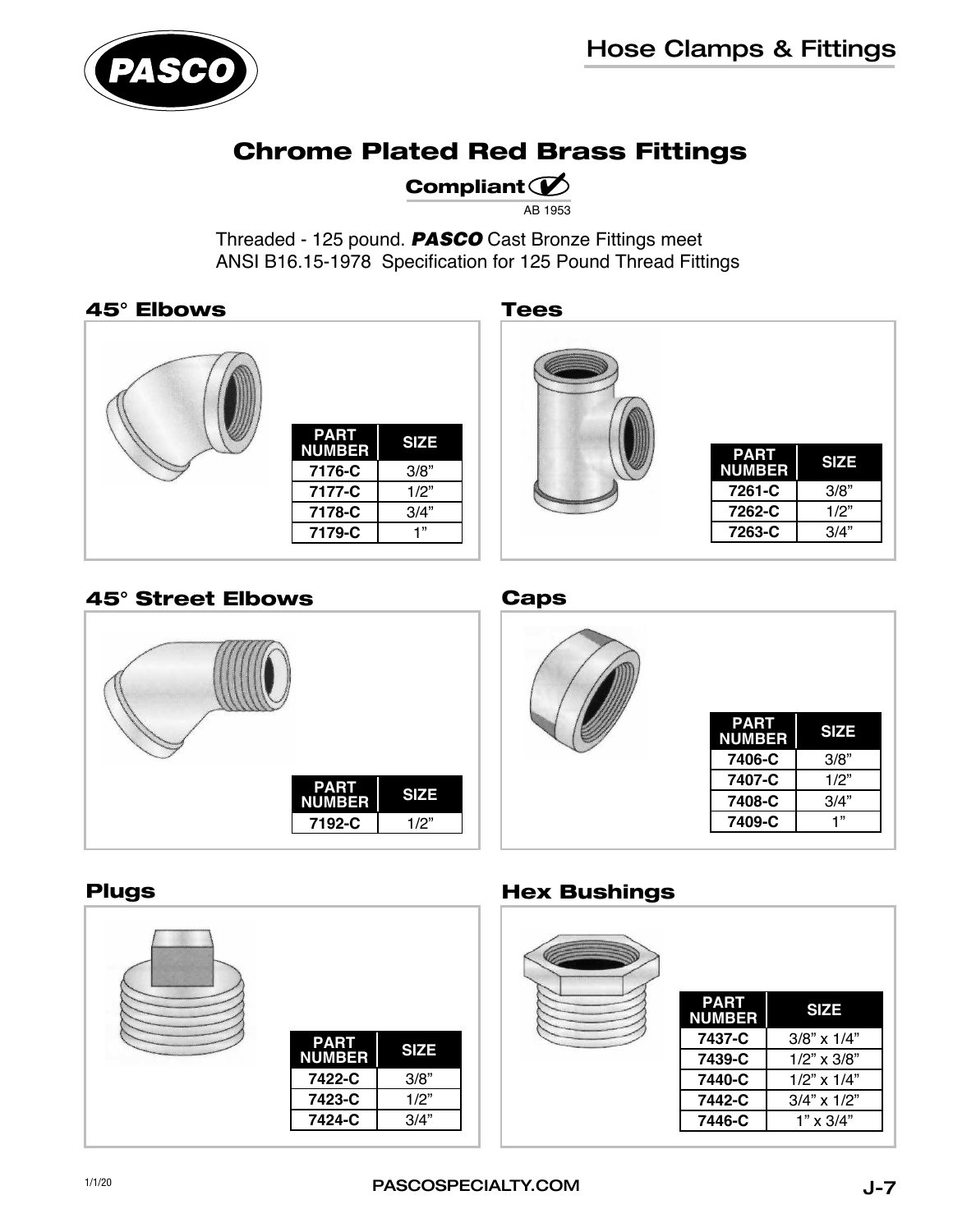# Hose Clamps & Fittings



## Red Brass Nipples Compliant  $\mathcal D$

AB 1953

 $\bigoplus$ 

Each nipple is cleaned of burrs and cutting oil and manufactured in accordance with ASTM B-687.

| $1/8$ "<br>PART# | <b>LENGTH</b> |
|------------------|---------------|
| 7700             | CL            |
| 7701             | $1 - 1/2"$    |
| 7702             | 2"            |
| 7703             | $2 - 1/2"$    |
| 7704             | 3"            |

| 1/4"<br>PART# | <b>LENGTH</b>  |
|---------------|----------------|
| 7717          | CL             |
| 7718          | $1 - 1/2"$     |
| 7719          | 2"             |
| 7721          | $\overline{3}$ |
| 7722          | $3 - 1/2"$     |
| 7723          | 4"             |
| 7725          | 5"             |
| 7727          | 6"             |
|               |                |

| 3/8"<br>PART# | <b>LENGTH</b> |
|---------------|---------------|
| 7734          | СL            |
| 7735          | $1 - 1/2"$    |
| 7736          | 2"            |
| 7737          | $2 - 1/2"$    |
| 7738          | 3"            |
| 7739          | $3 - 1/2"$    |
| 7740          | 4"            |
| 7741          | $4 - 1/2"$    |
| 7742          | 5"            |
| 7743          | $5 - 1/2"$    |
| 7744          | 6"            |

 $\subset$ 

| 1/2"<br><b>PART#</b> | <b>LENGTH</b> |
|----------------------|---------------|
| 7751                 | СL            |
| 7752                 | $1 - 1/2"$    |
| 7753                 | 2"            |
| 7754                 | $2 - 1/2"$    |
| 7755                 | 3"            |
| 7756                 | $3 - 1/2"$    |
| 7757                 | 4"            |
| 7758                 | $4 - 1/2"$    |
| 7759                 | 5"            |
| 7760                 | $5 - 1/2"$    |
| 7761                 | 6"            |
| 7762                 | $6 - 1/2"$    |
| 7763                 | 8"            |
| 7765                 | 10"           |
| 7767                 | 12"           |

| $1 - 1/4"$<br><b>PART#</b> | <b>LENGTH</b> |  |
|----------------------------|---------------|--|
| 7802                       | СL            |  |
| 7803                       | 2"            |  |
| 7804                       | $2 - 1/2"$    |  |
| 7805                       | 3"            |  |
| 7806                       | $3 - 1/2"$    |  |
| 7807                       | 4"            |  |
| 7809                       | 5"            |  |
| 7810                       | $5 - 1/2"$    |  |
| 7811                       | 6"            |  |
| 7815                       | 10"           |  |
| 7817                       | 12"           |  |
|                            |               |  |

| 3/4<br><b>PART#</b> | <b>LENGTH</b> |  |  |  |
|---------------------|---------------|--|--|--|
| 7768                | СL            |  |  |  |
| 7769                | $1 - 1/2"$    |  |  |  |
| 7770                | 2"            |  |  |  |
| 7771                | $2 - 1/2"$    |  |  |  |
| 7772                | 3"            |  |  |  |
| 7773                | $3 - 1/2"$    |  |  |  |
| 7774                | 4"            |  |  |  |
| 7775                | $4 - 1/2"$    |  |  |  |
| 7776                | 5"            |  |  |  |
| 7777                | $5 - 1/2"$    |  |  |  |
| 7778                | 6"            |  |  |  |
| 7780                | 8"            |  |  |  |
| 7782                | 10"           |  |  |  |
| 7784                | 12"           |  |  |  |

**3/4"** 

 $\mathbf{I}$ 

 $\sim$ 

| $1 - 1/2"$<br><b>PART#</b> | <b>LENGTH</b> |  |  |  |
|----------------------------|---------------|--|--|--|
| 7818                       | СL            |  |  |  |
| 7819                       | 2"            |  |  |  |
| 7820                       | $2 - 1/2"$    |  |  |  |
| 7821                       | 3"            |  |  |  |
| 7822                       | $3 - 1/2"$    |  |  |  |
| 7823                       | 4"            |  |  |  |
| 7824                       | $4 - 1/2"$    |  |  |  |
| 7825                       | 5"            |  |  |  |
| 7826                       | $5 - 1/2"$    |  |  |  |
| 7827                       | 6"            |  |  |  |
| 7829                       | 8"            |  |  |  |
| 7831                       | 10"           |  |  |  |

| 7787 | $2 - 1/2"$ |  |  |  |
|------|------------|--|--|--|
| 7789 | 3"         |  |  |  |
| 7790 | $3 - 1/2"$ |  |  |  |
| 7791 | 4"         |  |  |  |
| 7792 | $4 - 1/2"$ |  |  |  |
| 7793 | 5"         |  |  |  |
| 7794 | $5 - 1/2"$ |  |  |  |
| 7795 | 6"         |  |  |  |
| 7797 | 8"         |  |  |  |
| 7801 | 12"        |  |  |  |
|      |            |  |  |  |

**1" PART # LENGTH** CL **7786** 2"<br>**7787** 2-1/2

| 2"<br><b>PART#</b> | <b>LENGTH</b>  |  |
|--------------------|----------------|--|
| 7834               | СL             |  |
| 7836               | 3"             |  |
| 7837               | $3 - 1/2"$     |  |
| 7838               | 4"             |  |
| 7840               | 5"             |  |
| 7842               | 6 <sup>n</sup> |  |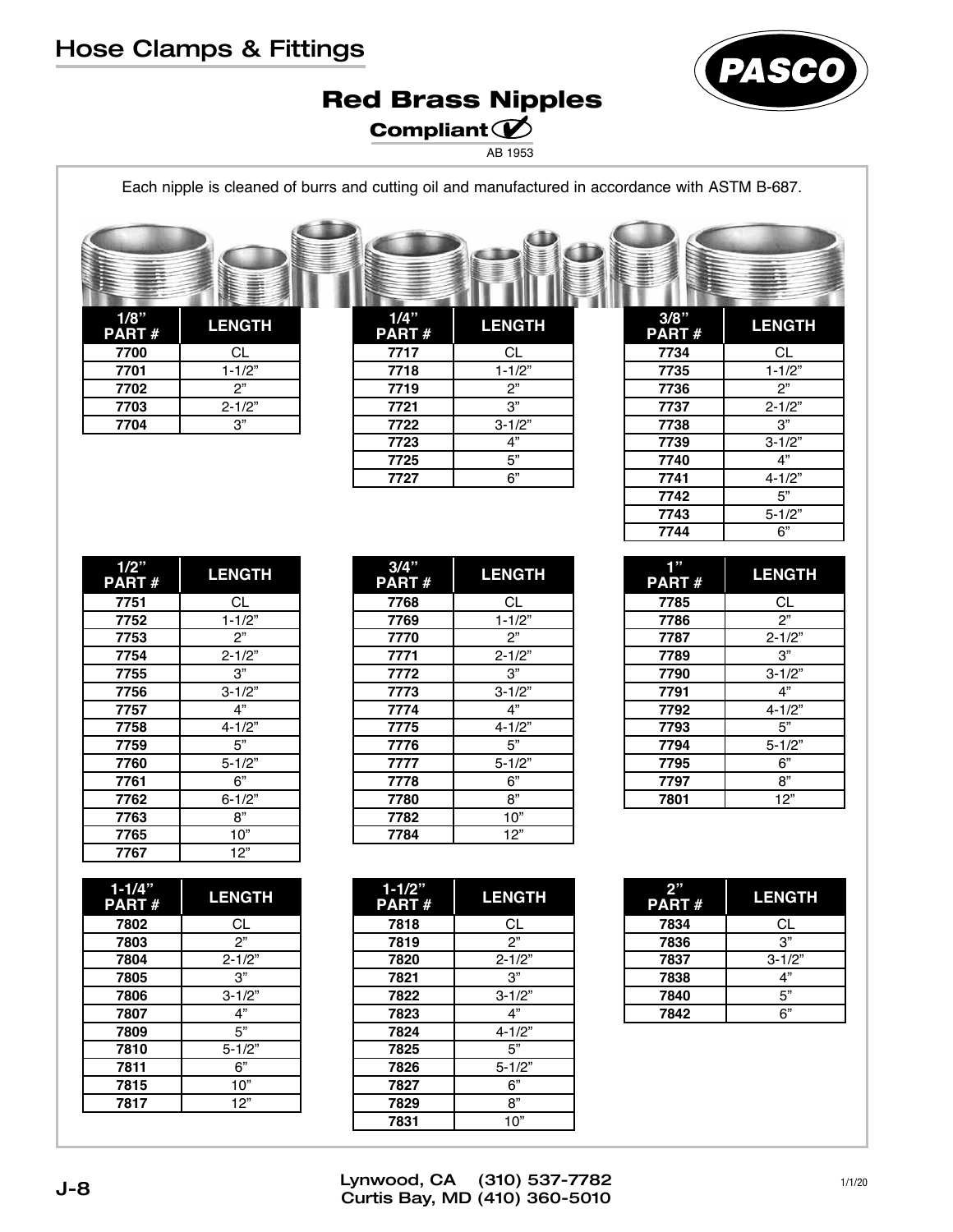

# Chrome Plated Brass Nipples

# Compliant  $\mathscr{\mathscr{D}}$

AB 1953



| $\mathbf{A}^n$<br>PART # | <b>LENGTH</b> |  |
|--------------------------|---------------|--|
| 7717-C                   | СI            |  |
| 7725-C                   | г"            |  |

| 3/8"<br>PART # | <b>LENGTH</b> |  |  |
|----------------|---------------|--|--|
| 7734-C         | СL            |  |  |
| 7735-C         | $1 - 1/2"$    |  |  |
| 7736-C         | 2"            |  |  |
| 7737-C         | $2 - 1/2"$    |  |  |
| 7738-C         | 3"            |  |  |
| 7739-C         | $3 - 1/2"$    |  |  |
| 7740-C         | 4"            |  |  |
| 7741-C         | $4 - 1/2"$    |  |  |
| 7742-C         | 5"            |  |  |
| 7743-C         | $5 - 1/2"$    |  |  |
| 7744-C         | 6"            |  |  |

| 1/2"<br>PART # | <b>LENGTH</b> |  |  |
|----------------|---------------|--|--|
| 7751-C         | СL            |  |  |
| 7752-C         | $1 - 1/2"$    |  |  |
| 7753-C         | ?"            |  |  |
| 7754-C         | $2 - 1/2"$    |  |  |
| 7755-C         | 3"            |  |  |
| 7756-C         | $3 - 1/2"$    |  |  |
| 7757-C         | 4"            |  |  |
| 7758-C         | 4-1/2"        |  |  |
| 7759-C         | 5"            |  |  |
| 7760-C         | $5 - 1/2"$    |  |  |
| 7761-C         | 6"            |  |  |
| 7763-C         | 8"            |  |  |
| 7765-C         | 10"           |  |  |
| 7767-C         | 12"           |  |  |

| 3/4"<br><b>PART #</b> | <b>LENGTH</b> |  |  |  |
|-----------------------|---------------|--|--|--|
| 7768-C                | СL            |  |  |  |
| 7769-C                | $1 - 1/2"$    |  |  |  |
| 7770-C                | 2"            |  |  |  |
| 7771-C                | $2 - 1/2"$    |  |  |  |
| 7772-C                | 3"            |  |  |  |
| 7773-C                | $3 - 1/2"$    |  |  |  |
| 7774-C                | 4"            |  |  |  |
| 7775-C                | $4 - 1/2"$    |  |  |  |
| 7776-C                | 5"            |  |  |  |
| 7777-C                | $5 - 1/2"$    |  |  |  |
| 7778-C                | 6"            |  |  |  |

| 1"<br>PART # | <b>LENGTH</b> |  |
|--------------|---------------|--|
| 7785-C       | СL            |  |
| 7786-C       | 2"            |  |
| 7787-C       | $2 - 1/2"$    |  |
| 7789-C       | 3"            |  |
| 7790-C       | $3 - 1/2"$    |  |
| 7791-C       | 4"            |  |
| 7792-C       | $4 - 1/2"$    |  |
| 7793-C       | 5"            |  |
| 7794-C       | $5 - 1/2"$    |  |
| 7795-C       | 6"            |  |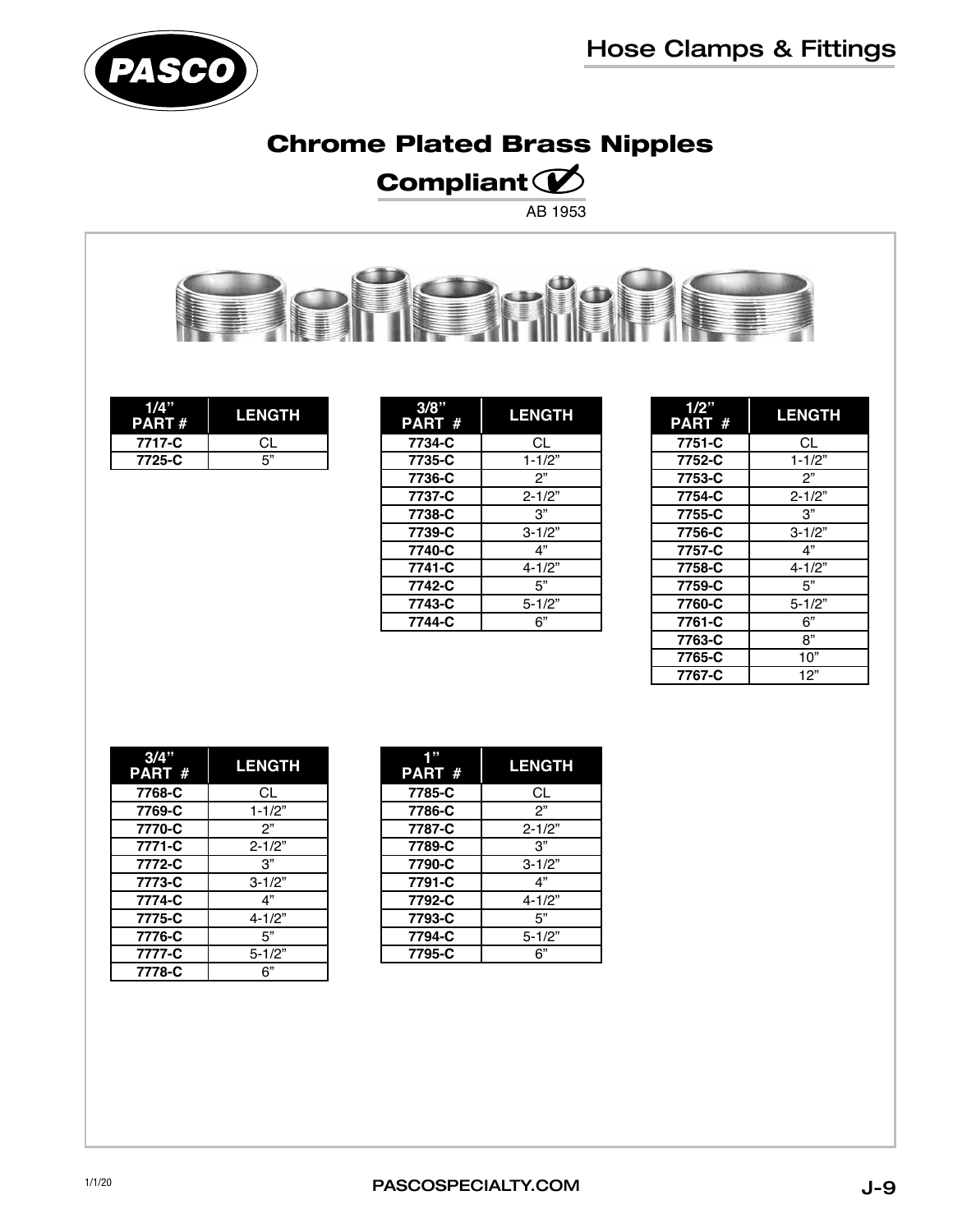## Hose Clamps & Fittings



## Brass Hose to Pipe Adapters

**MHT = Male Hose Threads MPT = Male Pipe Threads**

**FHT = Female Hose Threads FPT = Female Pipe Threads**

## Evaporative Cooler Adapter Male Hose - Male Pipe

| <b>PART</b><br><b>NUMBER</b> | <b>FPT</b> | <b>MPT</b> | <b>FPT</b><br><b>SIDE TAP</b> |
|------------------------------|------------|------------|-------------------------------|
| 7-3098                       | 1/2"       | 1/2"       | 1/8"                          |
| 7-30912                      | 3/4"       | 3/4"       | 1/8"                          |

| <b>PART</b><br><b>NUMBER SWIVEL</b> | <b>FHT</b> | <b>FPT</b> |
|-------------------------------------|------------|------------|
| 2141                                | 3/4"       | 1/2"       |
| 2142                                | 3/4"       | 3/4"       |
| 2154                                | 3/4"       | 1/2" MPT   |







## Female Swivel **Female Hose - Female Pipe**



#### Female Hose - Male Pipe Male Hose (both ends) - Female Pipe



#### Male Hose - Male Pipe Female Hose - Male Pipe

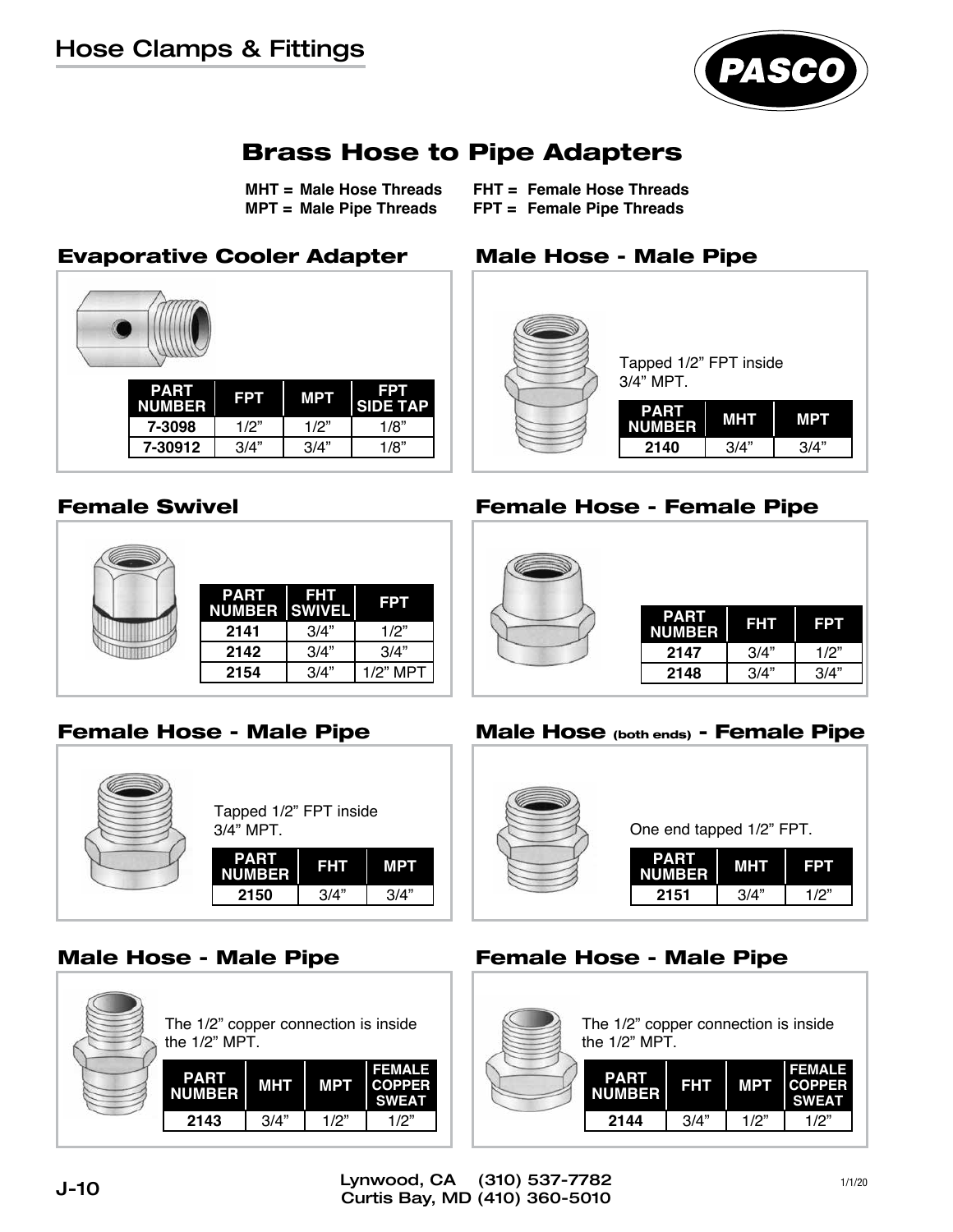

## Brass Hose to Pipe Adapters

**MHT = Male Hose Threads MPT = Male Pipe Threads**

**FHT = Female Hose Threads FPT = Female Pipe Threads**



# Male Hose - Female Pipe

Hose Wye -



## Dual Swivel - Female Hose



### Hose Cap

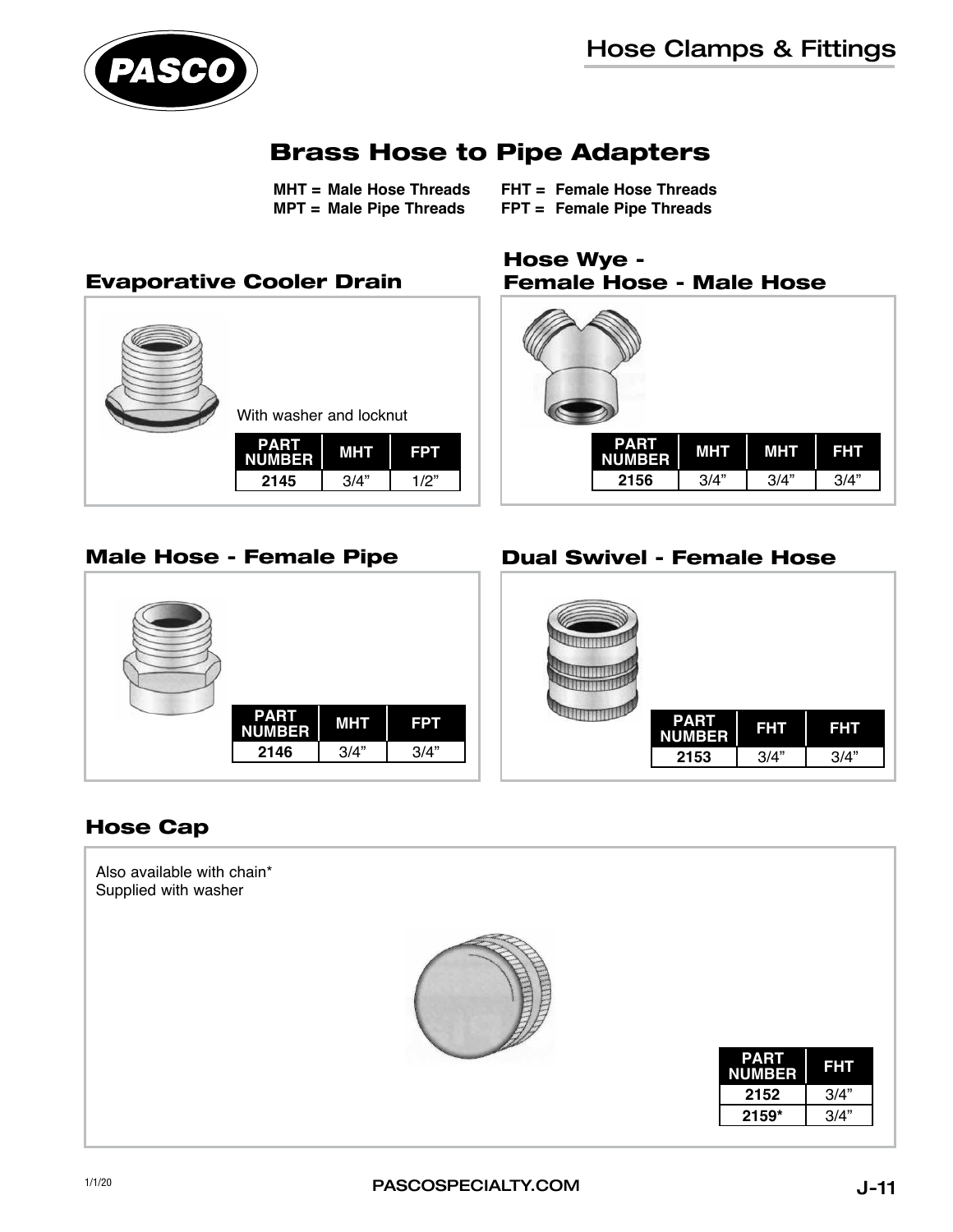

## Brass Flare & Compression Fittings

# Compliant  $\mathcal D$

AB 1953

## 60 Series

**Brass Compression Sleeve**



| <b>PART</b><br>NUMBER | <b>SIZE</b> |
|-----------------------|-------------|
| 7-604                 | 1/4"        |
| 7-606                 | 3/8"        |
| 7-6010                | 5/8"        |

## 48 Series

| <b>Flare x MIP Coupling</b>                                                                                    |                              |                   |
|----------------------------------------------------------------------------------------------------------------|------------------------------|-------------------|
|                                                                                                                |                              |                   |
| inistituskanimeeringuussa                                                                                      |                              |                   |
| minus comme es appoint ou lessicites pay<br>u<br>ł                                                             | <b>PART</b><br><b>NUMBER</b> | <b>SIZE</b>       |
| <b>CONTRACTOR</b> IN A 11 O.D. AND IN CONTRACTOR<br><b>COPPOSASIONAROOLISOOPRAAKLIILLISOOPAALI</b><br>,,,,,,,, | 7-4844                       | 1/4"              |
| <b>CONTRACTOR</b> CONTRACTOR<br>CONTROLS PROTECTIVE ENRICOTED CONTROLS                                         | 7-4868                       | $3/8$ " x $1/2$ " |
| content documentation and several a trans-                                                                     |                              |                   |

#### 61-C Series

**Compression Cap/Short Compression Nut**



| <b>PART</b><br><b>NUMBER</b> | <b>SIZE</b> |
|------------------------------|-------------|
| 7-61C4                       | 1/4"        |
| 7-61C6                       | 3/8"        |
| *7-614                       | 1/4"        |
| *7-616                       | 3/8"        |

## 62 Series

| <b>Compression Union</b> | <b>PART</b><br><b>NUMBER</b> | <b>SIZE</b>       | <b>Compression Tees</b> |
|--------------------------|------------------------------|-------------------|-------------------------|
|                          | 7-624                        | 1/4"              |                         |
|                          | 7-626                        | 3/8"              |                         |
|                          | 7-6264                       | $3/8$ " x $1/4$ " |                         |
|                          | 7-628                        | 1/2"              |                         |
|                          | 7-6286                       | 1/2" X 3/8"       |                         |
|                          | 7-6210                       | 5/8"              |                         |
|                          | 7-6214                       | 7/8"              |                         |
|                          | 7-62106                      | 5/8" X 3/8"       |                         |

#### 64 Series



#### **Two piece: body and nut.**

Straights and shapes are manufactured from CA360, CA345, CA377 brass. 45° flare. Heavy duty flare fittings are manufactured to SAE specifications. Compatible with copper, brass, aluminum and steel hydraulic tubing that can be flared. Used on low, medium and high pressure lines under the most adverse conditions. Fair vibration resistance, The long nut offers greater support. Temperature range from -65° to +250° F.

#### **Three piece unit: body, nut and sleeve.**

Straights and shapes are manufactured from CA360, CA345, CA377. Compatible with copper, brass, aluminum and thermoplastic tubing. (Thermoplastic tubing requires the use of a brass insert for support.) Low pressure air, oil, water and gas up to a maximum pressure of 400 psi. Fair vibration resistance. The long nut can be used for greater vibration application.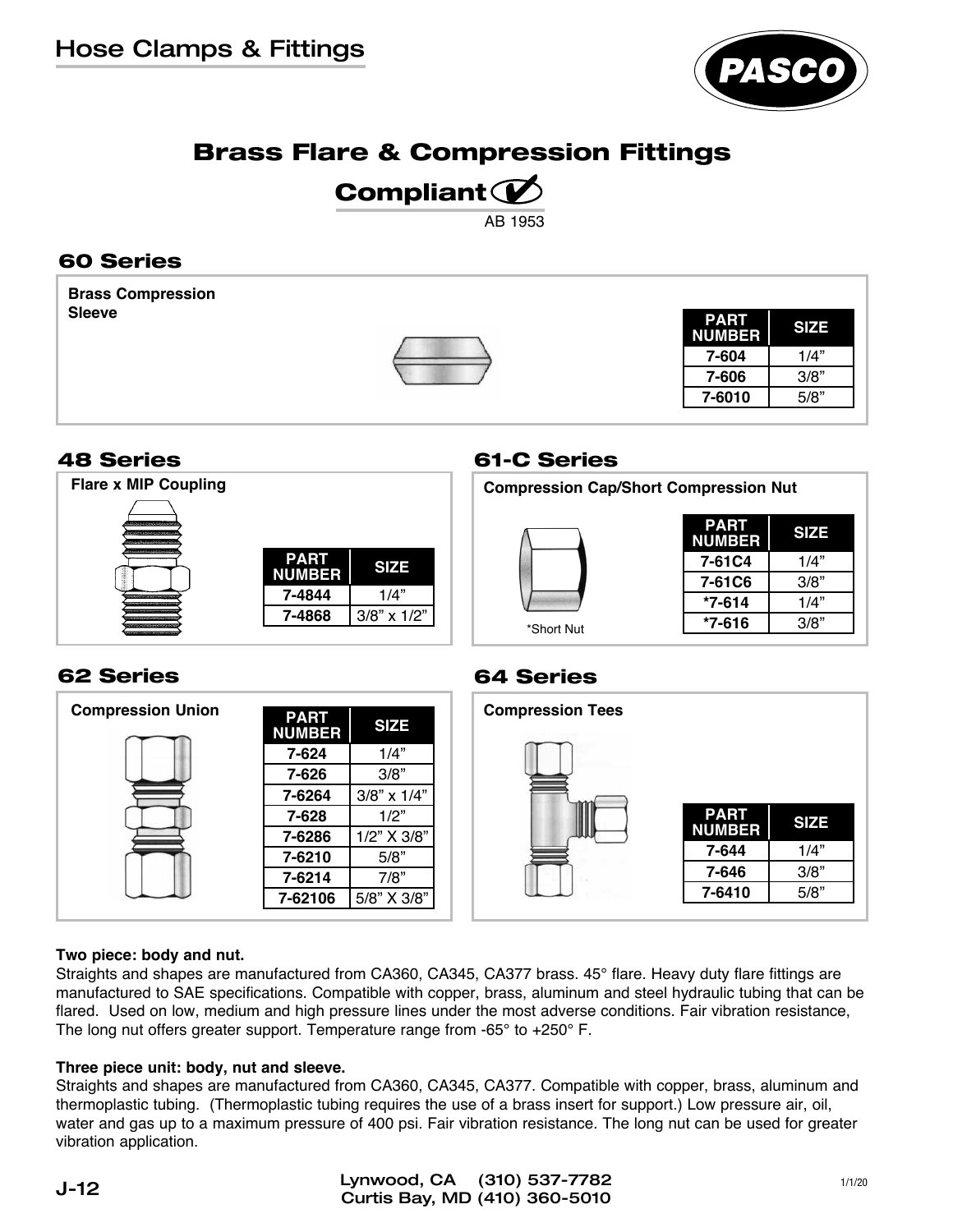

## Brass Flare & Compression Fittings

# Compliant  $\mathcal D$

AB 1953

## 65 Series



#### 68 Series

## **PART NUMBER SIZE 7-6842** 1/4" x 1/8"<br>**7-6844** 1/4" **7-6844** 1/4" **7-6846** 1/4" x 3/8" **7-6848** 1/4" x 1/2" **7-6864** 3/8" x 1/4" **7-6866** 3/8" **7-6868** 3/8" x 1/2" **7-6888** 1/2" **7-68106** 5/8" x 3/8" **7-68108** 5/8" x 1/2" **7-681012** 5/8" x 3/4" **7-681412** 7/8" x 3/4" **Compression x MIP Coupling**

## 66 Series

**Compression x FIP Coupling**



| PART<br><b>NUMBER</b> | <b>SIZE</b>       |
|-----------------------|-------------------|
| 7-6666                | 3/8"              |
| 7-6668                | $3/8$ " x $1/2$ " |
| 7-6688                | 1/2"              |
| 7-66108               | $5/8$ " x $1/2$ " |

## 69 Series



### 70 Series

**PART NUMBER SIZE 7-7068** 3/8" x 1/2" **Compression x FIP 90° Ell**

### 78 Series

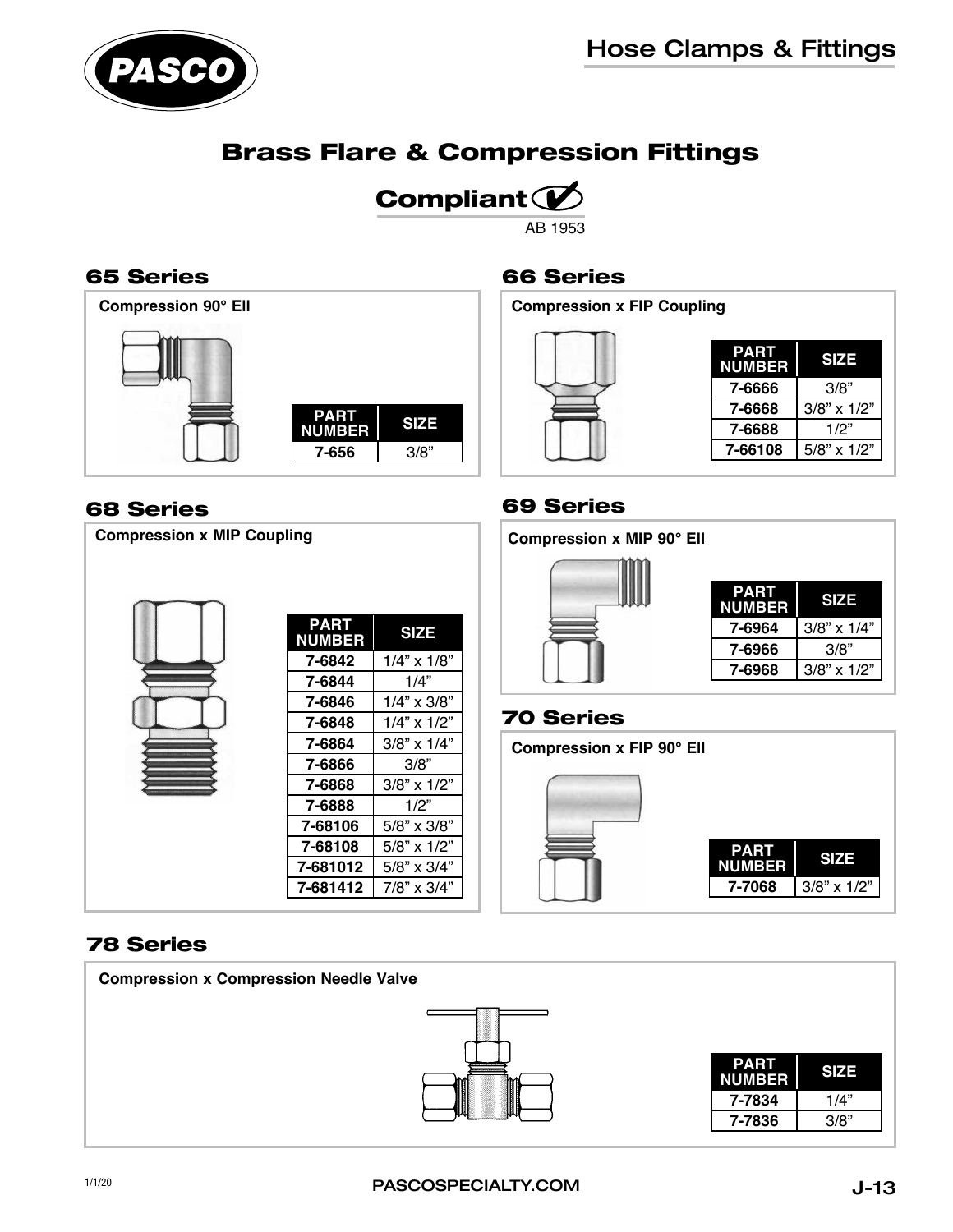

## Spring Bottom Brass Shut-Off Valves

#### **Small Diameters - Rated 30 PSIG**

- Features:
- Instantaneous On/Off operation
- Forged brass body
- 360° rotation standard for water
- Oil and air systems
- $\cdot$  40 $^{\circ}$  to 250 $^{\circ}$ F
- Highest quality valve of its kind

#### Female x Male Pipe



## Drain Valve - 30 PSI



## Female x Female Pipe T-Handle Drain Valve



Do not use with liquified petroleum, natural gas, oxygen or similar explosive or combustible mediums.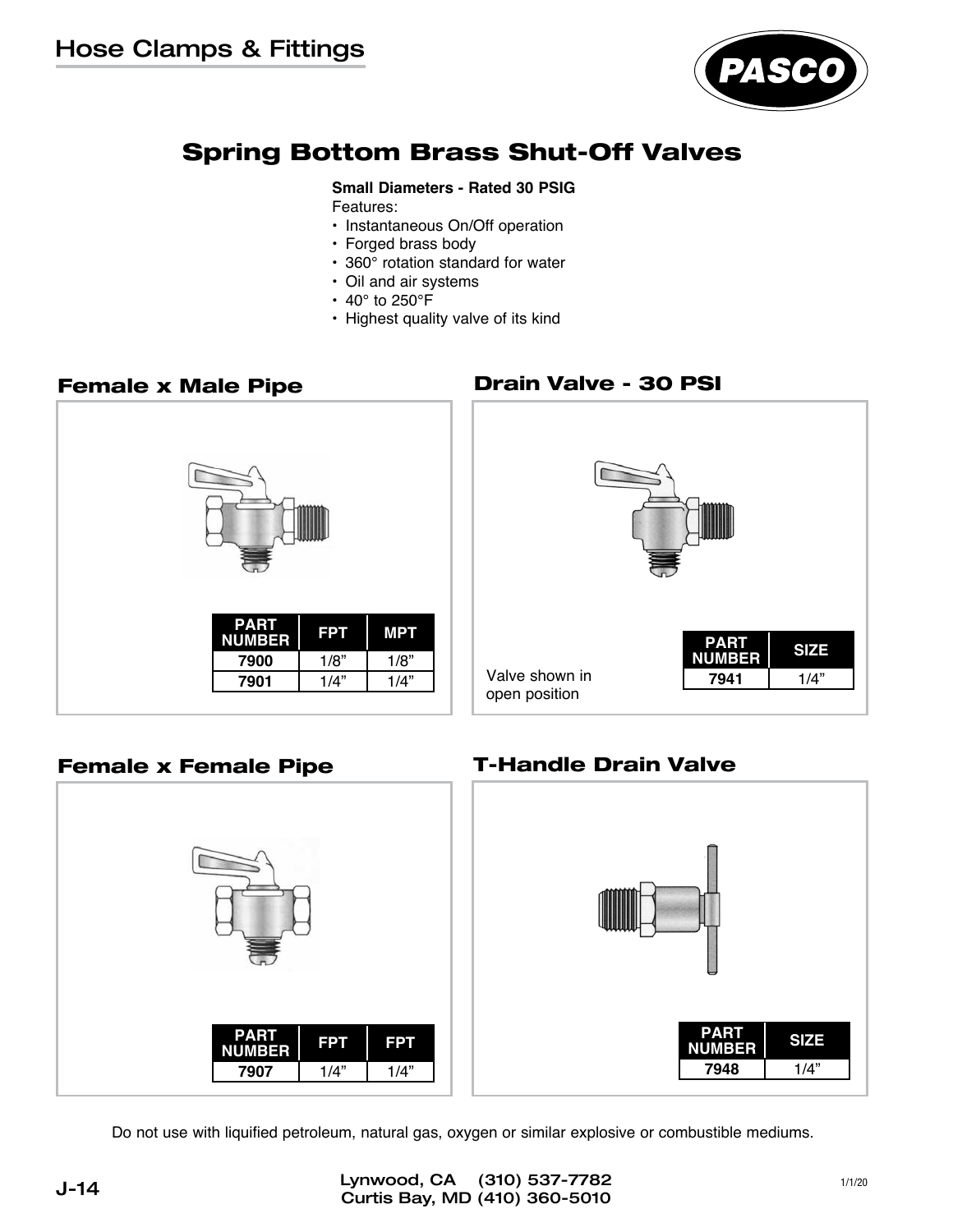

## Steel Compression Couplings

These couplings are intended for temporary repair.

Do not use on hot water, steam, oxygen, petroleum or similar explosive or combustible mediums.

| <b>PART</b><br><b>NUMBER</b> | <b>IPS</b> | <b>LENGTH</b> |
|------------------------------|------------|---------------|
| 2900                         | 1/2"       | $2 - 5/8"$    |
| 2901                         | 3/4"       | $2 - 3/4"$    |
| 2902                         | 1"         | $3 - 1/8"$    |
| 2903                         | $1 - 1/4"$ | $3 - 1/4"$    |
| 2904                         | $1 - 1/2"$ | $3 - 3/8"$    |
| 2905                         | 2"         | $3 - 5/8"$    |
| 2906                         | $2 - 1/2"$ | 4-3/8"        |



| <b>PART</b><br><b>NUMBER</b> | <b>IPS</b> | <b>LENGTH</b> |
|------------------------------|------------|---------------|
| 2908                         | 1/2"       | $3 - 3/4"$    |
| 2909                         | 3/4"       | 4"            |
| 2910                         | 1"         | $4 - 1/4"$    |
| 2911                         | $1 - 1/4"$ | $4 - 3/4"$    |
| 2912                         | $1 - 1/2"$ | 5"            |
| 2913                         | 2"         | 5-3/8"        |
|                              |            |               |

## Male x Compression



## Brass Compression Couplings

These couplings are intended for temporary repair. Do not use on hot water, steam, oxygen, petroleum or similar explosive or combustible mediums.



| <b>PART</b><br><b>NUMBER</b> | <b>CWT</b> | <b>IPS</b> | <b>LENGTH</b> |
|------------------------------|------------|------------|---------------|
| 2916                         | 1/2"       | 3/8"       | $2 - 9/16"$   |
| 2917                         | 3/4"       | 1/2"       | $2 - 3/4"$    |
| 2918                         | 1"         | 3/4"       | 3"            |
| 2919                         | $1 - 1/4"$ | 1"         | 3"            |
| 2920                         | $1 - 1/2"$ | $1 - 1/4"$ | $3 - 1/4"$    |
| 2927                         |            | $1 - 1/2"$ | $3 - 1/2"$    |



| <b>PART</b><br><b>NUMBER</b> | <b>CWT</b> | <b>IPS</b> | <b>LENGTH</b> |
|------------------------------|------------|------------|---------------|
| 2921                         | 1/2"       | 3/8"       | 5"            |
| 2922                         | 3/4"       | 1/2"       | 5"            |
| 2923                         | 1"         | 3/4"       | 5"            |
| 2924                         | $1 - 1/4"$ | 1"         | 5"            |
| 2925                         | $1 - 1/2"$ | $1 - 1/4"$ | 5"            |
| 2926                         | 2"         |            | 5"            |
| 2929                         |            | $1 - 1/2"$ | 5"            |
| 2930                         |            | 2"         | 5"            |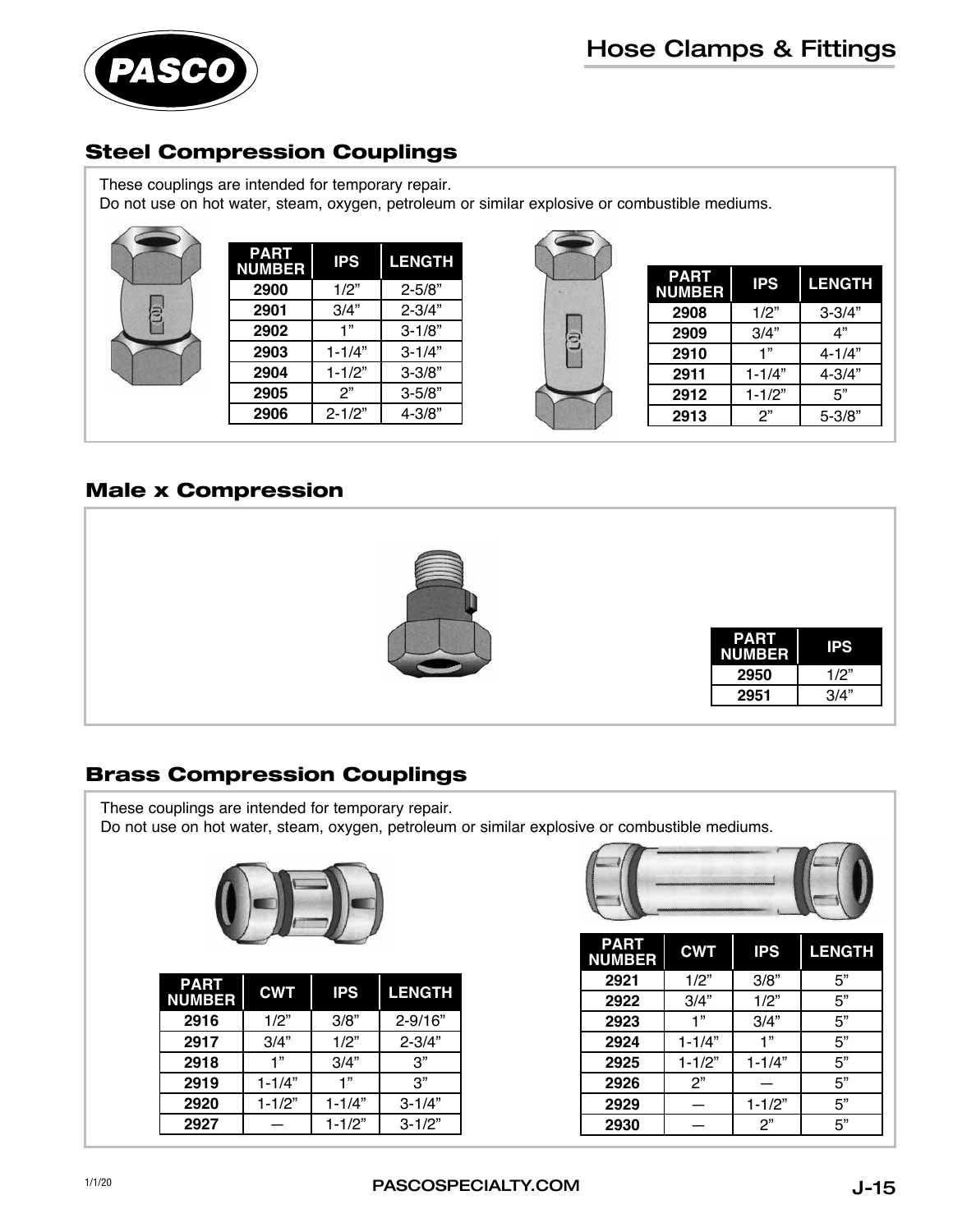## Hose Clamps & Fittings



#### Red Brass Water Meter Couplings



### Dielectric Unions - Steel